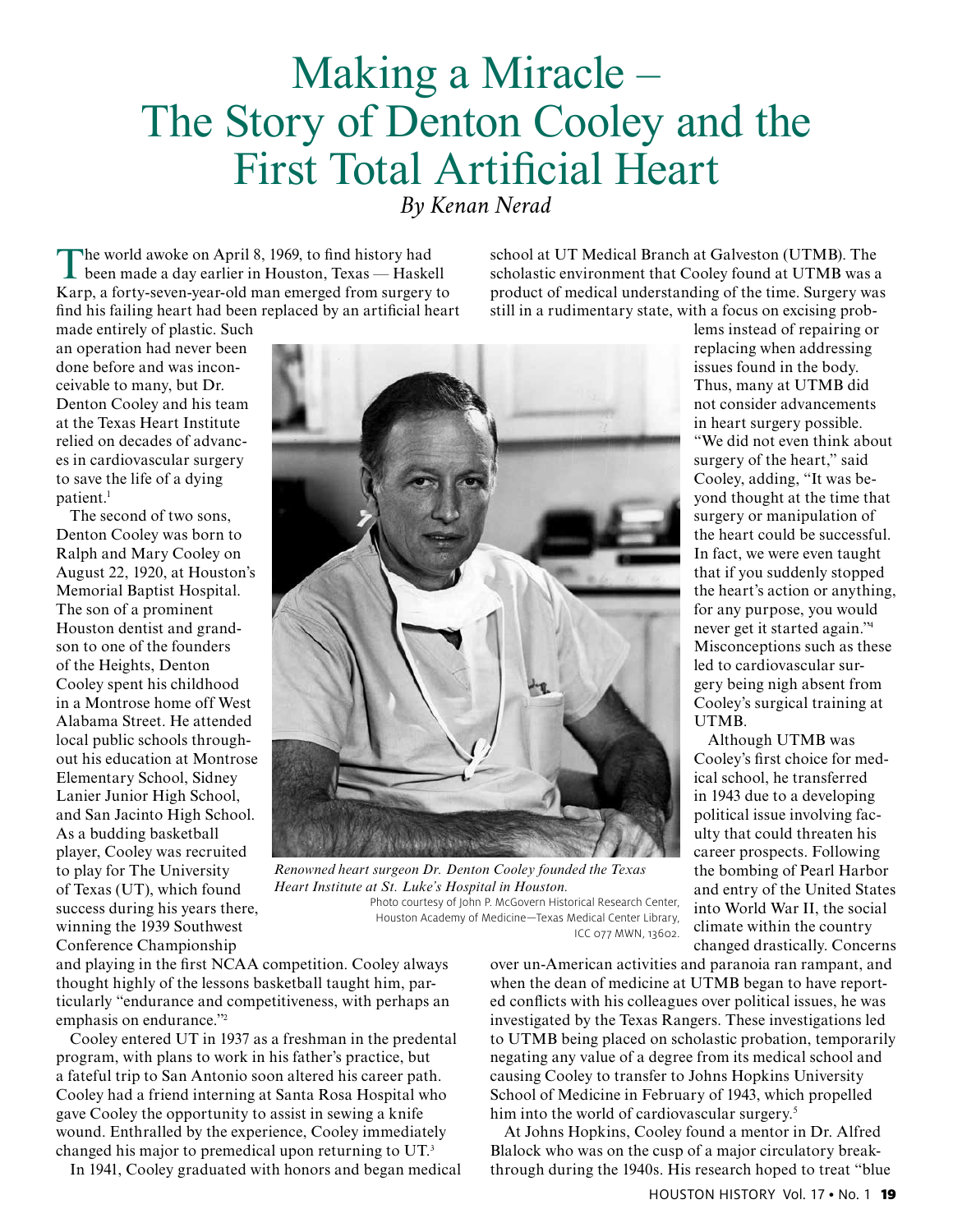

*Dr. Denton Cooley, right, performing the artificial heart operation.*  Photo courtesy of John P. McGovern Historical Research Center, Houston Academy of Medicine—Texas Medical Center Library, ICC 077 MWN, 7465.

babies," or congenital pulmonic stenosis, primarily caused by an unusually small pulmonary artery, which prevented the artery's normal function. The pulmonary artery carries deoxygenated blood from the right ventricle of the heart to the lungs for oxygen exchange before returning it to the left ventricle and pumping it into the body for cellular respiration. Vivien Thomas, an African Amercian lab technician working for Dr. Blalock, discovered a solution for the condition that involved inducing pulmonary hypertension by rerouting blood through a neighboring vessel into the pulmonary artery, forcing the artery to pump the required volumes of blood to the lungs for normal human function. Thomas advised Blalock, as Cooley and others assisted the doctor, during the first operation in November of 1944. The operation saw immediate success. Cooley explained, "Before you opened this connection, they [the patients] were intensely cyanotic or blue, and then you opened the connection and suddenly, they become pink." Upon reflection he added, "I have always thought that that was the dawn of modern heart surgery and I was privileged to be present to witness it."<sup>6</sup>

During Cooley's postgraduate education, he spent two years serving as chief of surgery at a hospital in Linz, Austria, through his service in the Army Medical Corps. He achieved the rank of captain before spending a year in London studying under Russell Brock, London's top heart surgeon. Cooley returned to the United States in 1950 and began a series of medical advances, which helped propel the efficacy and effectiveness of cardiovascular surgery. One of his first stops upon returning to the United States was to observe the work of Dr. John Kirkland who had spent the last thirty years researching and developing an artificial circulator, allowing blood to be mechanically oxygenated outside of a patient's body. Kirkland's machines circulated blood through a column of bubbled oxygen to imitate oxygen exchange in the lungs. Some open-heart surgeries required compromising normal cardiovascular function, and Kirkland's invention sought to make these surgeries safer by providing a way to replicate lung functionality in

the absence of a functioning heart-lung system. These early machines failed to oxygenate blood to a high concentration and were therefore only suitable for operations on children due to their reduced blood volume.<sup>7</sup>

Inspired by the inventions he saw, Cooley returned to Houston in 1951 and created his own artificial circulator at Baylor College of Medicine. In 1956 Cooley performed his first open heart surgery with his bubble oxygenator. His machine was still subject to several limitations despite the improvements made. Operations were on a timer, as the machine was unable to properly oxygenate blood if used longer than thirty to forty-five minutes. If used much longer, inadequate blood flow to varied organs could cause longterm complications for the patient. Patient size remained a major factor, as the machine's efficiency was still less than desirable. Despite the shortcomings, Cooley's machine proved what his former colleagues at UTMB thought was impossible: doctors could stop and restart the human heart and expect the patient to survive.<sup>8</sup>

During this time, the use of potassium ions was becoming a mainstream practice, which enabled the heart to be stopped during surgery. Such practices allowed surgeons to "operate in a completely quiet and bloodless field," as Cooley described, allowing for more precise operations to be performed with a lower mortality rate. In 1960, the use of an electrolyte solution instead of blood to prime bypass machines became a mainstay for Cooley and his team. In years prior, large quantities of blood drawn from either the patient or taken from the blood bank were utilized. This causes potential strain on patients due to blood loss and potential exposure to blood-borne pathogens and infections. Such developments showed that surgery could be practical, reproducible, and performed with disposable equipment.9



*The artificial heart implanted in 1969 as seen on exhibit in 2013.* Photo courtesy of Karon Flage, Flickr.\*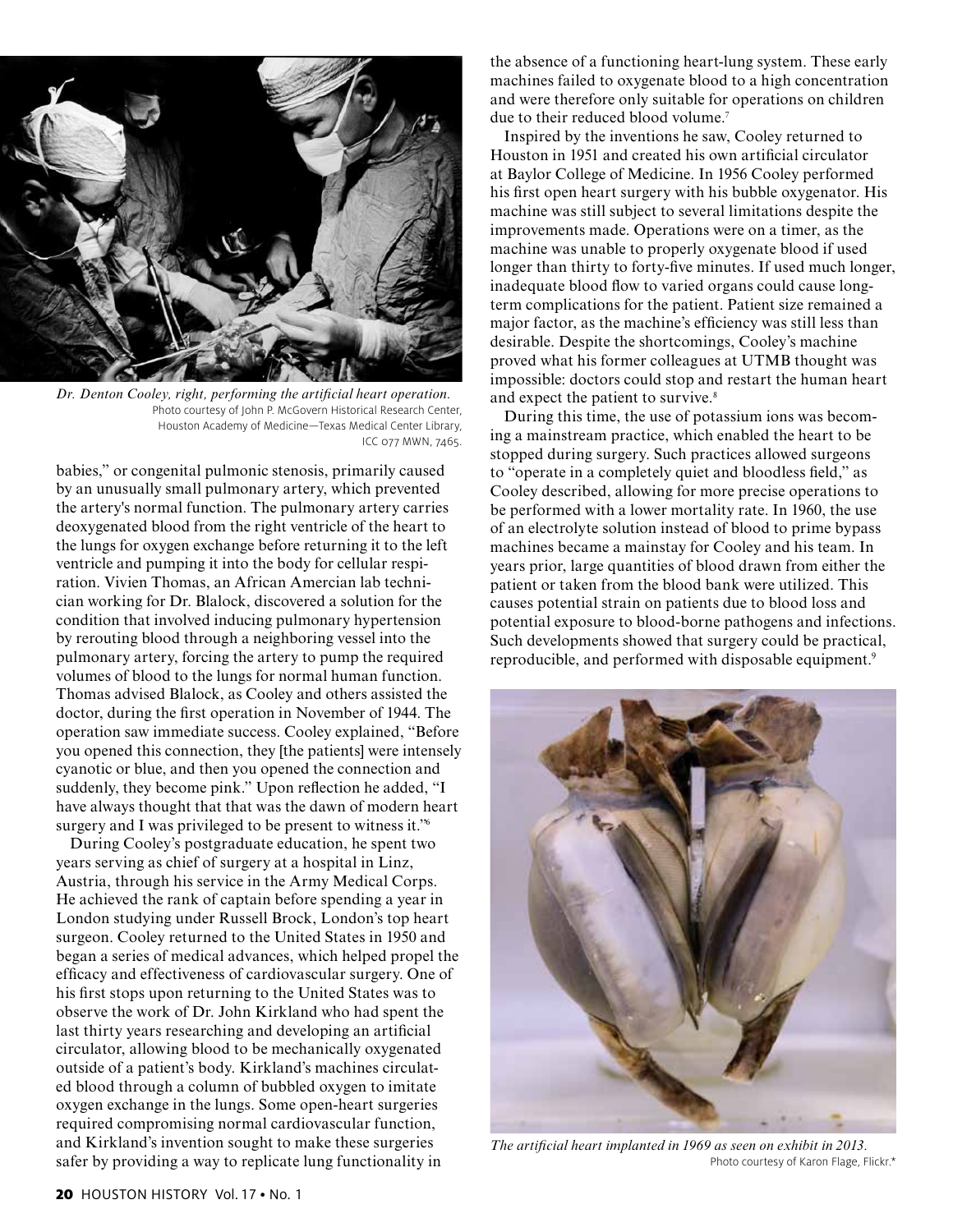During his time at Baylor College of Medicine, Cooley partnered with another leading cardiovascular surgeon: Dr. Michael DeBakey. DeBakey had been instrumental to the development of the first heart-lung bypass machines, developing some of the components utilized in the 1932 models. The development of the heart-lung bypass machine was imperative to open-heart surgery, as it allowed for the complete immobilization of the heart during surgery and led to drastically safer operations. Another critical invention of DeBakey's was the use of Dacron grafts for repairing and replacing damaged blood vessels. Dacron was later used to construct the first total artificial hearts. Cooley, recruited by DeBakey in 1950, saw historic firsts as early as 1953 when the pair reported successful operations to treat aortic aneurysms, pulmonary embolisms, and carotoid endarterectomy. Such procedures were not possible without the progress DeBakey and Cooley made with heart-lung bypass machines, as pulmonary embolisms were cured by squeezing the lungs flat to remove inaccessible blood clots.10

Cooley's partnership with DeBakey was short lived, largely ending in 1962 due to what Cooley described as incompatible personalities. Upon leaving DeBakey's team Cooley established Texas Heart Institute. The two constant-



*Dr. Michael DeBakey (center) was with Baylor College of Medicine for six decades, serving on the faculty, as chairman of the Department of Surgery, president, chancellor, and chancellor emeritus.* Photo courtesy of John P. McGovern Historical Research Center, Houston Academy of Medicine—Texas Medical Center Library, ICC 077 MWN, 5597B.

ly sought to outperform the other, leading to incredible progress in cardiovascular surgery. From 1962 to 1967, the mortality rate for heart valve transplant patients fell from seventy percent to a mere eight percent. Their rivalry, however, was temporarily overshadowed when Dr. Christiaan Barnard performed the first heart transplant in South Africa on December 2, 1967. Fueled by competition, Cooley wrote to Barnard after his procedure, "Congratulations on your first transplant, Chris. I will be reporting my first hundred soon." Indeed, Cooley was not far behind, performing his first heart



*Dr. Christiaan Bernard, a cardiac surgeon from South Africa, performed the world's first successful human heart transplant*.

Photo courtesy of Nationaal Archief, the Dutch National Archives,and Spaarnestad Photo, Wikicommons.\*

transplant six months later on May 3, 1968. Although the world's first, Barnard's patient survived only eighteen days, while Cooley's survived 204.<sup>11</sup> Cooley performed another twenty-one heart transplants by the end of 1968, keeping true to his promise to reach one hundred transplants.

On April 7, 1969, what began as a routine procedure to repair the lower chamber of a patient's heart quickly developed into an international story. Haskell Karp, a forty-seven-year-old man who suffered his first heart attack ten years prior, was suffering from severe heart failure and needed a surgical miracle. An hour into surgery, however, Dr. Cooley found Karp's heart beyond repair and concluded Karp was certain to die without an immediate transplant, a transplant they did not have. What was available to Dr. Cooley was an experimental, totally artificial heart still in the early stages of its development and testing. Made completely out of plastic, the eight-ounce pump had shown it could replicate all cardiac function of a normal heart for several days, and Dr. Cooley hoped it would be enough to buy time for a transplant heart to be secured. The operation was unprecedented, not just because the heart was still in the pre-clinical stage of testing but because it was the first time a totally artificial heart was implanted into a human.<sup>12</sup>

The operation, despite being a major trek into the unknown, was successful. Karp was described as "awake and alert" by attending physicians during the sixty-five hours until a human heart transplant was made available. Dr. Cooley found success, replacing the artificial heart with the donor heart, but Karp's luck ran out. Karp received immunosuppressant drugs to mitigate organ rejection, leaving his body prone to post-surgical infections. He quickly succumbed to pneumonia and died a short thirty-two hours after surgery, not an uncommon story for transplant patients due to the limited immunosuppressant drugs available during this time.<sup>13</sup>

Furious upon hearing the news of this development, DeBakey believed Cooley had appropriated DeBakey's